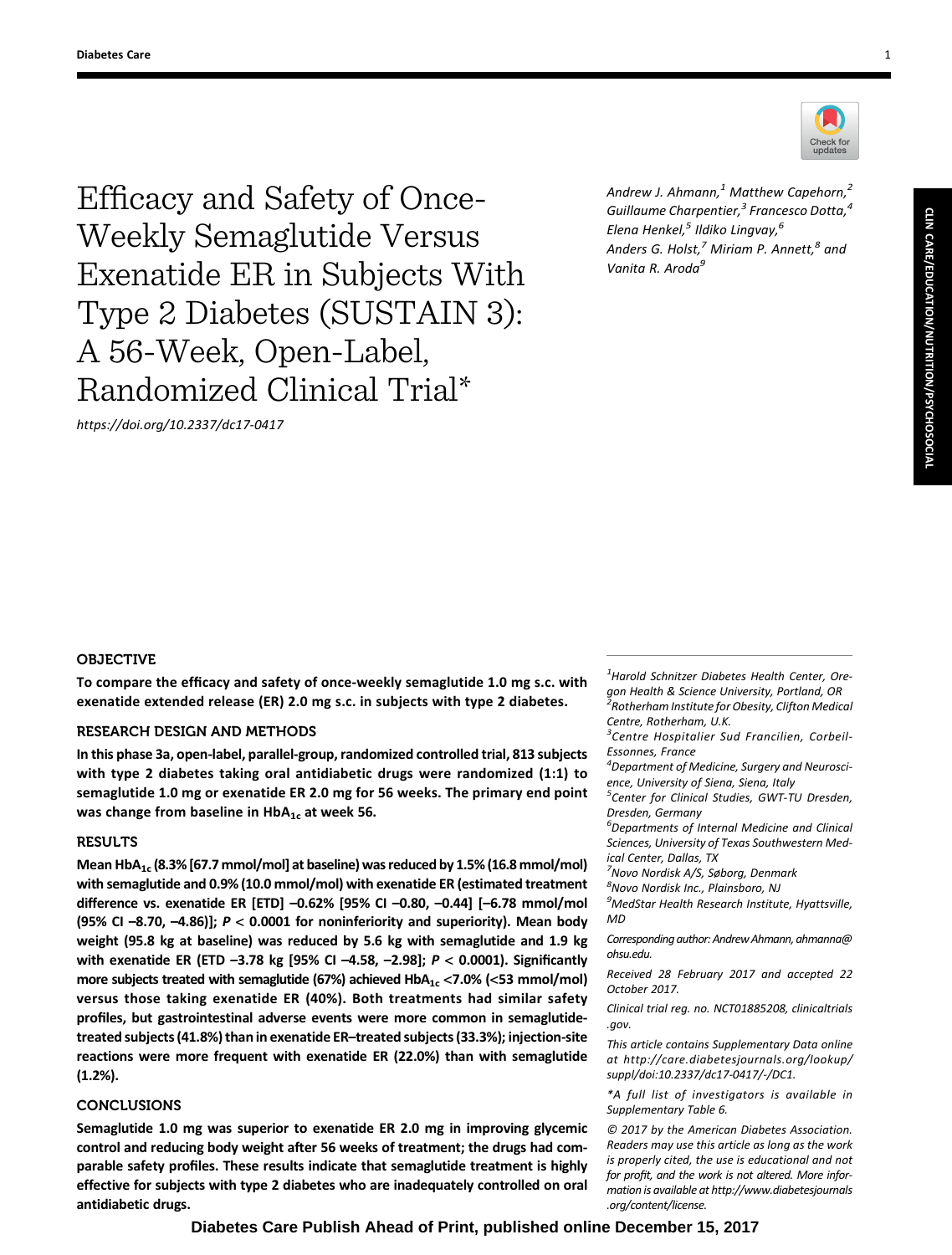Glucagon-like peptide-1 (GLP-1) receptor agonists (RAs) are an established treatment option for type 2 diabetes (1). GLP-1 RAs stimulate insulin secretion in a glucose-dependent manner and suppress glucagon production, resulting in significant reductions in hemoglobin  $A_{1c}$ (HbA<sub>1c</sub>) levels with minimal risk of hypoglycemia (2). GLP-1 RAs also reduce body weight by inducing feelings of satiety and fullness and reducing feelings of hunger, thereby lowering energy intake (3,4). These effects are particularly beneficial given the role of obesity in the complex pathophysiology of type 2 diabetes (5–7). Recent advances in GLP-1 RA therapeutics include the development of once-weekly GLP-1 RAs, which may improve patient adherence and health-related quality of life compared with daily formulations (8), as has been demonstrated for patients with other chronic illnesses (9).

Semaglutide is a GLP-1 analog currently in development for the treatment of type 2 diabetes. It has 94% structural homology to native human GLP-1 and is structurally similar to liraglutide (10), but important structural modifications make it less susceptible to degradation by dipeptidyl peptidase-4 and increase its specific high-affinity binding to albumin (10). Its resultant half-life of approximately 1 week makes semaglutide appropriate for once-weekly subcutaneous administration (10). Exenatide, the comparator treatment in this trial, is a synthetic form of the GLP-1 RA exendin-4, which has 53% homology to native human GLP-1 (11). When encapsulated in microspheres, exenatide is released slowly from the injection site (extended release [ER]) and is therefore suitable for once-weekly dosing (12).

The Semaglutide Unabated Sustainability in Treatment of Type 2 Diabetes (SUSTAIN) 3 trial is a phase 3a comparative study that evaluated the efficacy, safety, and tolerability of once-weekly semaglutide 1.0 mg s.c. versus that of once-weekly exenatide ER 2.0 mg s.c. over 56 weeks in adults with type 2 diabetes who are inadequately controlled on oral antidiabetic drugs (OADs).

# RESEARCH DESIGN AND METHODS

### Trial Design

This 56-week, phase 3a, open-label, activecomparator, parallel-group randomized trial (SUSTAIN 3; clinicaltrials.gov identifier NCT01885208) was conducted at 141 sites

in 12 countries in Europe, South America, and the U.S. between December 2013 and July 2015, in accordance with the International Conference on Harmonization Good Clinical Practice Guidelines (13) and the Declaration of Helsinki (14). The protocol is available in the Supplementary Data online.

### Subjects

Subjects were eligible for inclusion if they were  $\geq$ 18 years of age, diagnosed with type 2 diabetes (Hb $A_{1c}$  7.0–10.5% [53–91 mmol/mol]), and receiving stable treatment with one or two OADs (metformin  $\ge$ 1500 mg or the maximum \tolerated dose, and/or thiazolidinediones, and/or sulfonylureas [at least half of the maximum dose allowed], according to the national label) for  $\geq$ 90 days before screening. Key exclusion criteria included estimated glomerular filtration rate  $<$  60 mL/min/ 1.73  $m^2$  per the MDRD formula (fourvariable version); chronic treatment with glucose-lowering agents, other than those specified by the inclusion criteria, within 90 days of screening; history of chronic or idiopathic acute pancreatitis; an acute coronary or cerebrovascular event within 90 days before randomization; and New York Heart Association class IV heart failure. [Supplementary Table 1](http://care.diabetesjournals.org/lookup/suppl/doi:10.2337/dc17-0417/-/DC1) shows all inclusion and exclusion criteria. Written informed consent was obtained from all participants.

#### Interventions

Subjects were randomized (1:1) to onceweekly semaglutide 1.0 mg s.c. (administered with a prefilled pen injector) or once-weekly exenatide ER 2.0 mg s.c. (administered with a vial and syringe) for 56 weeks; all subjects had a 5-week follow-up, including those who stopped treatment early. Subjects were to remain in the trial regardless of whether they received randomized treatment. Semaglutide treatment followed a fixed doseescalation regimen: 0.25 mg for 4 weeks, then 0.5 mg for 4 weeks, then a maintenance dose of 1.0 mg for 48 weeks. Exenatide ER was dosed at 2.0 mg throughout the trial, according to standard dosing recommendations. [Supplementary Fig. 1](http://care.diabetesjournals.org/lookup/suppl/doi:10.2337/dc17-0417/-/DC1) shows the trial design. Subjects were centrally randomized to treatment groups using an interactive voice/web response system. Injections were administered in the thigh, abdomen, or upper arm, according to subject preference. Background metformin and/or thiazolidinedione treatments were continued throughout the trial. Sulfonylurea could be titrated down, at the investigators' discretion, if a subject experienced unacceptable hypoglycemia. Subjects with unacceptable hyperglycemia despite trial medication were offered intensified treatment (rescue medication), as an add-on to the randomized treatment (excluding GLP-1 RAs, dipeptidyl peptidase-4 inhibitors, and pramlintide), at the discretion of the investigator.

### Outcomes

The primary end point was the change from baseline in  $HbA_{1c}$  level at week 56. The confirmatory secondary end point was the change from baseline in body weight at week 56.

Other secondary efficacy end points included the proportion of subjects who achieved  $HbA_{1c}$  < 7.0% (< 53 mmol/mol) or  $\leq$ 6.5% ( $\leq$ 48 mmol/mol) at 56 weeks; the proportion of subjects who achieved a composite outcome of  $HbA_{1c} < 7.0\%$  $(<$ 53 mmol/mol) without severe (based on American Diabetes Association [ADA] classification [15]) or blood glucose (BG)–confirmed symptomatic hypoglycemia (plasma glucose  $\leq$ 3.1 mmol/L or  $\leq$ 56 mg/dL) and no weight gain; change in fasting plasma glucose (FPG) from baseline to week 56; mean selfmeasured plasma glucose (SMPG) at postprandial increments (over all meals) and mean seven-point profiles (before and after each main meal and at bedtime); other laboratory measurements associated with  $\beta$ -cell function and glucose metabolism (insulin, C-peptide, proinsulin, glucagon, proinsulin-to-insulin ratio, and HOMA of  $\beta$ -cell function and insulin resistance); proportion of subjects who achieved  $\geq$ 5% and  $\geq$ 10% weight loss; and change from baseline to week 56 in BMI, waist circumference, fasting blood lipids, and systolic and diastolic blood pressures. Additional secondary efficacy end points included biochemical markers and patient-reported outcome questionnaires (Diabetes Treatment Satisfaction Questionnaire [DTSQ] status scores and 36-item Short-Form Health Survey-V2 [SF-36v2] scores).

Safety outcomes included the incidence of adverse events (AE), severe or BG-confirmed ( $\leq$ 3.1 mmol/L or 56 mg/dL) symptomatic hypoglycemic episodes, pulse rate, and anti-trial drug antibodies. An independent and blinded external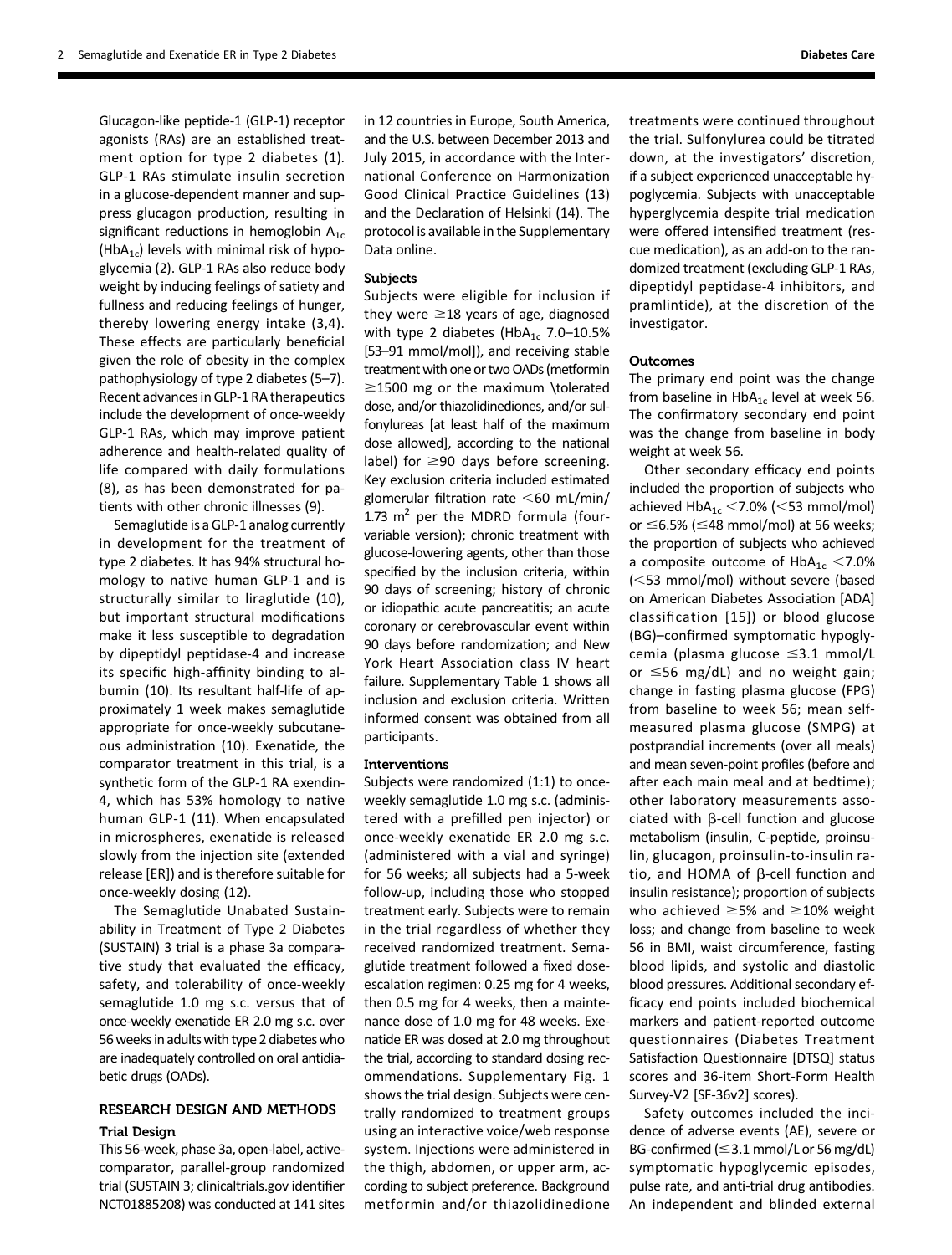event adjudication committee (EAC) validated predefined types of events ([Supplementary Table 2](http://care.diabetesjournals.org/lookup/suppl/doi:10.2337/dc17-0417/-/DC1)).

### Statistical Analysis

The trial was powered to the primary objective (change from baseline in  $HbA_{1c}$ at week 56) of demonstrating noninferiority with 90% under the following assumptions: no treatment difference, a noninferiority margin of 0.3%, 1:1 randomization, SD of 1.1%, one-sided 0.025 significance level, and 30% of subjects discontinuing the trial product. A consequent target sample size of 798 subjects was specified to reach the required sample size of 279 subjects per group. This sample size ensures at least 90% marginal power to confirm a treatment difference of 0.3 percentage points for the primary end point and 99% marginal power to detect a 1.5-kg difference in change in body weight at 56 weeks, with an SD of 4 kg. Conservatively assuming independence between the two end points, the joint power is 89.1%. To preserve the overall type 1 error rate, hierarchical testing was used for noninferiority for the primary end point, superiority for the primary

end point, then superiority for the confirmatory end point on change in body weight. Superiority for change in either  $HbA_{1c}$  or body weight required an upper limit of the two-sided 95% CI for the estimated difference below 0% or 0 kg, respectively.

Continuous end points were analyzed using a mixed model for repeated measurements with factors for treatment, country, and baseline value, all nested within visit, based on randomized and exposed subjects, and including only data obtained before initiating rescue therapy or discontinuing randomized treatment. An unstructured covariance matrix was assumed for measurements within the same subject. End points evaluating the secondary  $HbA_{1c}$ targets and weight loss responses were analyzed using logistic regression.

The robustness of the conclusions from the primary and confirmatory secondary analyses was evaluated in several statistical sensitivity analyses, including a comparator-based multiple imputation analysis ([Supplementary Fig. 3](http://care.diabetesjournals.org/lookup/suppl/doi:10.2337/dc17-0417/-/DC1) and [Supplementary Table 3](http://care.diabetesjournals.org/lookup/suppl/doi:10.2337/dc17-0417/-/DC1)). All analyses were performed using SAS version 9.3.

Treatment-emergent AEs, defined as AEs with an onset or increase in severity at any time from the first day of treatment with the trial product to the follow-up visit scheduled 5weeks (plus a 7-day visitwindow) after the last dose, were evaluated by descriptive statistics.

## **RESULTS**

### Subject Disposition and Baseline Characteristics

Subjects were recruited between December 2013 and April 2014. Of the 813 subjects randomized, 809 were exposed to treatment; 82 semaglutide-treated subjects (20.3%) and 85 exenatide ER–treated subjects (21.0%) discontinued treatment early [\(Supplementary](http://care.diabetesjournals.org/lookup/suppl/doi:10.2337/dc17-0417/-/DC1) [Fig. 2\)](http://care.diabetesjournals.org/lookup/suppl/doi:10.2337/dc17-0417/-/DC1). Rescue medication was administered to 29 subjects (7.2%) in the semaglutide group and 48 subjects (11.9%) in the exenatide ER group. Baseline characteristics were similar between groups (Table 1).

#### Primary Outcome

Mean  $HbA_{1c}$  decreased over time (Fig. 1A) by 1.5% (16.8 mmol/mol) with semaglutide and 0.9% (10.0 mmol/mol) with exenatide ER at 56 weeks (estimated treatment difference vs. exenatide ER [ETD] –0.62%; 95% CI

### Table 1—Baseline characteristics of trial populations

|                                                                                                                                                                                                                                 | Semaglutide 1.0 mg ( $n = 404$ )                      | Exenatide ER 2.0 mg ( $n = 405$ )                      | Total ( $n = 809$ )                                     |
|---------------------------------------------------------------------------------------------------------------------------------------------------------------------------------------------------------------------------------|-------------------------------------------------------|--------------------------------------------------------|---------------------------------------------------------|
| Age, years (min.-max.)                                                                                                                                                                                                          | 56.4 (20-82)                                          | $56.7(21 - 83)$                                        | $56.6(20-83)$                                           |
| $HbA_{1c}$<br>% (min.-max.)*                                                                                                                                                                                                    | $8.4(6.7-11.1)$                                       | $8.3(6.5 - 11.2)$                                      | $8.3(6.5-11.2)$                                         |
| mmol/mol (min.-max.)                                                                                                                                                                                                            | 67.9 (49.7-97.8)                                      | 67.6 (47.5-98.9)                                       | 67.7 (47.5-98.9)                                        |
| Diabetes duration, years (min.-max.)                                                                                                                                                                                            | $9.0(0.4 - 37.1)$                                     | $9.4(0.3 - 54.0)$                                      | $9.2(0.3 - 54.0)$                                       |
| Body weight, kg (min.-max.)                                                                                                                                                                                                     | 96.2 (49.9-198.3)                                     | 95.4 (53.2-171.9)                                      | 95.8 (49.9-198.3)                                       |
| BMI, $(kg/m^2)$ (min.-max.)                                                                                                                                                                                                     | 34.0 (21.0-72.8)                                      | 33.6 (21.2-55.8)                                       | 33.8 (21.1-72.8)                                        |
| eGFR (MDRD), mL/min/1.73 m <sup>2</sup> (min.-max.)                                                                                                                                                                             | 100.5 (60.0-208.0)                                    | 100.5 (60.0-194.0)                                     | 100.5 (60.0-208.0)                                      |
| Sex, n (%)<br>Female<br>Male                                                                                                                                                                                                    | 185 (45.8)<br>219 (54.2)                              | 177 (43.7)<br>228 (56.3)                               | 362 (44.7)<br>447 (55.3)                                |
| Ethnicity, n (%)<br>Hispanic or Latino<br>Not Hispanic or Latino                                                                                                                                                                | 91(22.5)<br>313 (77.5)                                | 106(26.2)<br>299 (73.8)                                | 197 (24.4)<br>612 (75.6)                                |
| Race, n (%)<br>White<br><b>Black or African American</b><br>Asian<br>Other                                                                                                                                                      | 341 (84.4)<br>28(6.9)<br>8(2.0)<br>27(6.6)            | 338 (83.5)<br>30(7.4)<br>6(1.5)<br>31(7.6)             | 679 (83.9)<br>58 (7.2)<br>14(1.7)<br>58 (7.2)           |
| Diabetes medications at screening, n (%)<br><b>Biguanides</b><br>Sulfonylureas<br>Thiazolidinediones<br>Other BG-lowering drugs (excluding insulin) <sup>+</sup><br>Long-acting insulins and analogs for injection <sup>+</sup> | 391 (96.8)<br>181 (44.8)<br>13(3.2)<br>1(0.2)<br>0(0) | 390 (96.3)<br>208 (51.4)<br>6(1.5)<br>2(0.5)<br>1(0.2) | 781 (96.5)<br>389 (48.1)<br>19(2.3)<br>3(0.4)<br>1(0.1) |

Values are arithmetic means (minimum–maximum) or  $n$  (%). eGFR, estimated glomerular filtration rate. \*Min./max. HbA<sub>1c</sub> may be outside the range specified in the inclusion criteria because measurements were taken at the randomization visit. †Subjects receiving other BG-lowering drugs, insulins, and analogs for injection were randomized in error.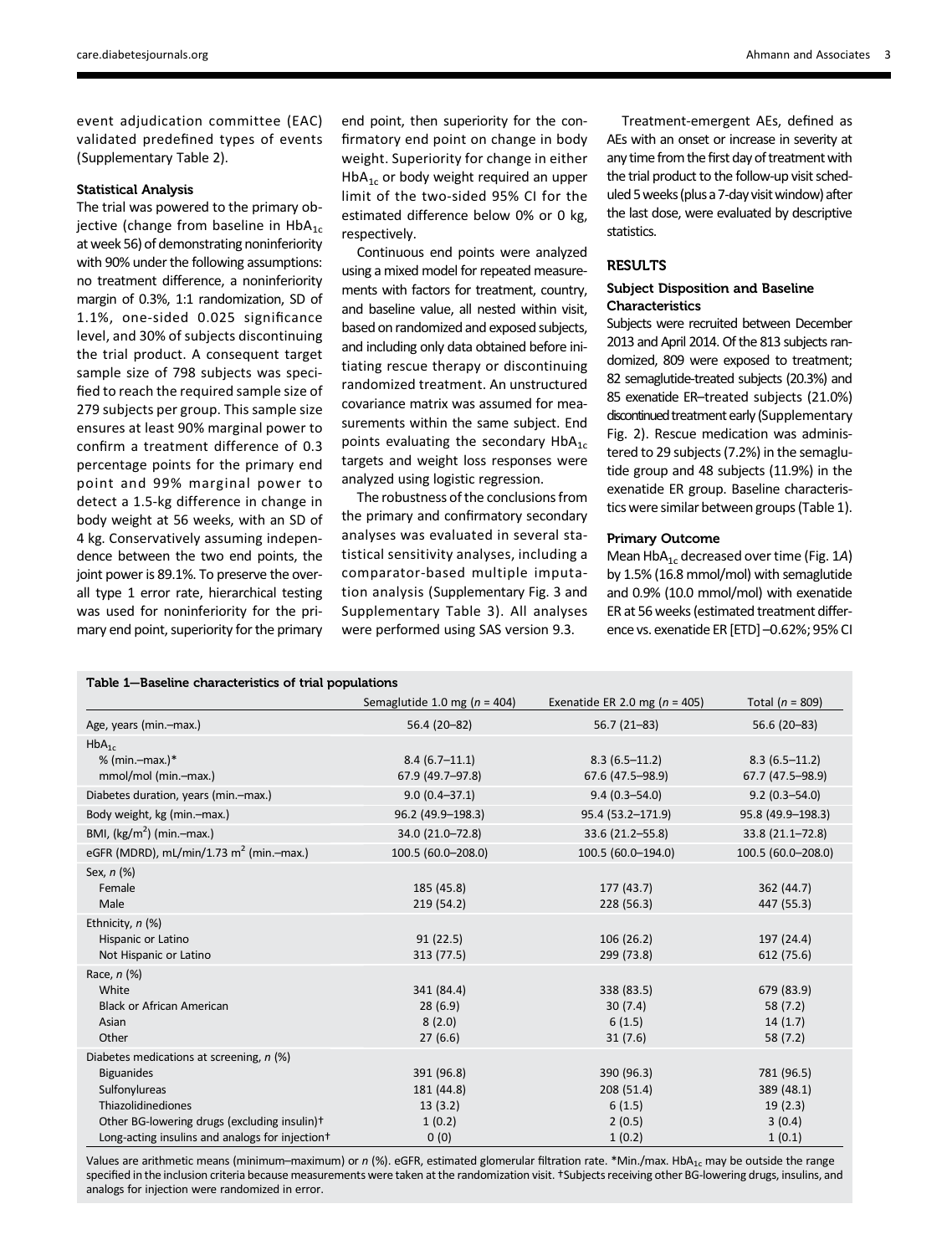–0.80, –0.44 [–6.78 mmol/mol; 95% CI  $-8.70, -4.86$ ];  $P < 0.0001$  for noninferiority and superiority; Fig. 1B, Table 2 and [Supplementary Fig. 4](http://care.diabetesjournals.org/lookup/suppl/doi:10.2337/dc17-0417/-/DC1)A). This result was supported by all six sensitivity analyses [\(Supplementary Fig. 3\)](http://care.diabetesjournals.org/lookup/suppl/doi:10.2337/dc17-0417/-/DC1).

### Secondary Efficacy Outcomes

The ADA target of  $HbA_{1c}$  <7.0% (<53 mmol/mol) was achieved by 67% of semaglutide-treated subjects and 40% of exenatide ER-treated subjects ( $P < 0.0001$ ; Fig. 1C). Overall, 56% of semaglutide-treated

subjects and 28% of exenatide ER–treated subjects achieved the composite outcome of  $HbA_{1c}$  < 7.0% (< 53 mmol/mol) without severe or BG-confirmed symptomatic hypoglycemia and without weight gain  $(P < 0.0001$ ; Fig. 1D). The target of HbA<sub>1c</sub>



Figure 1—Efficacy parameters when comparing semaglutide 1.0 mg once weekly with exenatide ER: mean HbA<sub>1c</sub> by week (A), change in mean HbA<sub>1c</sub> after 56 weeks (B), the proportion of subjects achieving HbA<sub>1c</sub> <7.0% (<53 mmol/mol) (C), the proportion of subjects achieving HbA<sub>1c</sub> <7.0% (<53 mmol/mol) without severe or BG-confirmed hypoglycemia (BG <3.1 mmol/L [<56 mg/dL]) and no weight gain at week 56 (D), mean body weight by week (E), and change in mean body weight after 56 weeks (F). \*Significant at  $P < 0.0001$ . Values are estimated mean  $\pm$  SE from a mixed model for repeated measurements analysis (A, B, E, and F) or observed proportions (C and D) using "on treatment without rescue medication" data from subjects in the full analysis set. The dotted lines in A and C indicate the overall mean values at baseline. Missing data were imputed from a mixed model for repeated measurements analysis and subsequently classified.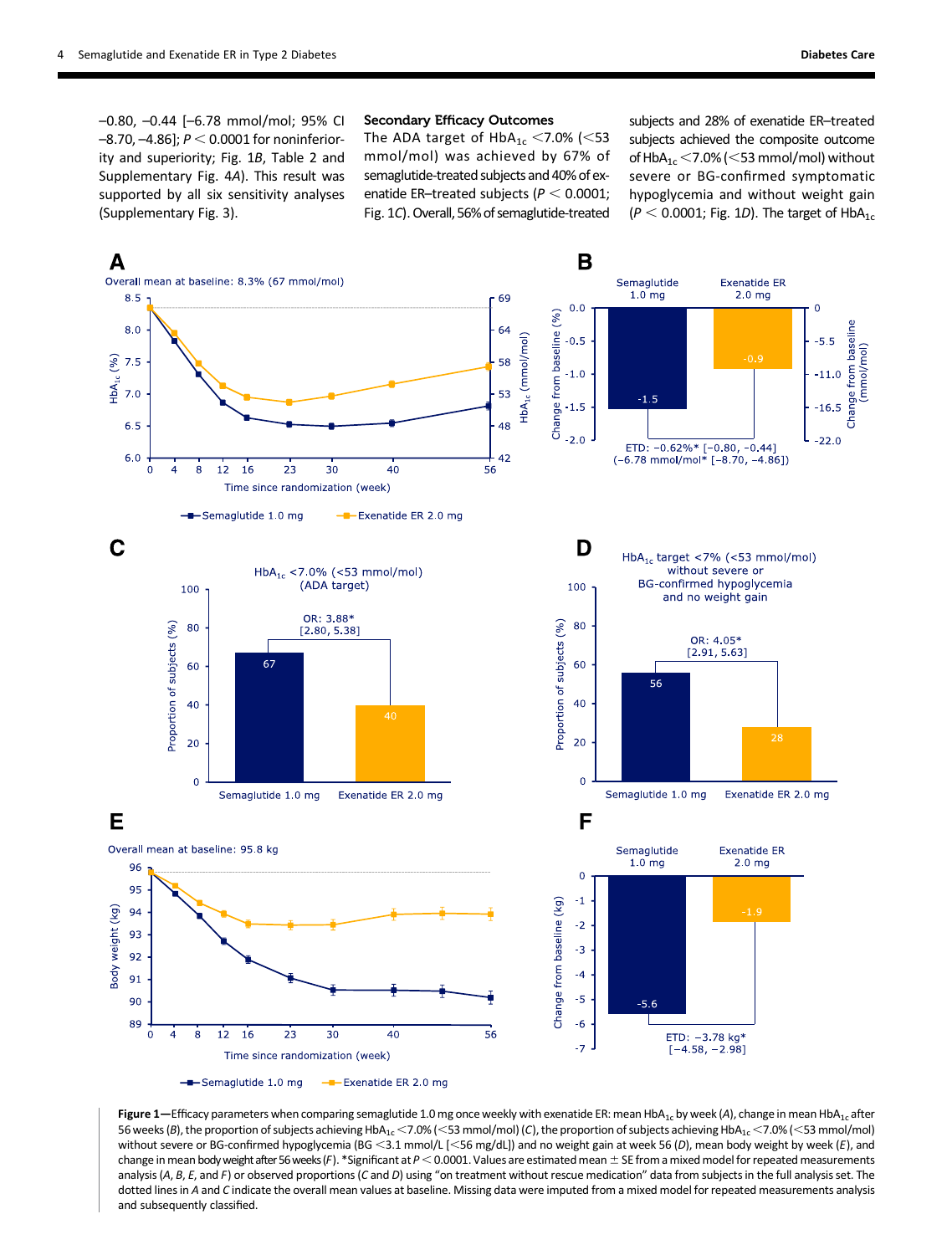|                                                                                                                                                     | $\sim$ - $\sim$ , $\sim$ , $\sim$ , $\sim$ , $\sim$ , $\sim$ , $\sim$ , $\sim$ , $\sim$ , $\sim$ , $\sim$ |                                              |                              |                                                  |                      |  |  |  |  |
|-----------------------------------------------------------------------------------------------------------------------------------------------------|-----------------------------------------------------------------------------------------------------------|----------------------------------------------|------------------------------|--------------------------------------------------|----------------------|--|--|--|--|
|                                                                                                                                                     | Overall value<br>at baseline,                                                                             | Change from baseline<br>at week 56, LSM (SE) |                              | <b>Estimated treatment</b>                       |                      |  |  |  |  |
|                                                                                                                                                     | mean (SD)*                                                                                                | Semaglutide 1.0 mg                           | Exenatide ER 2.0 mg          | difference [95% CI]                              | P valuet             |  |  |  |  |
| $HbA_{1c}$ , %                                                                                                                                      | 8.3(0.95)                                                                                                 | $-1.5(0.06)$                                 | $-0.9(0.06)$                 | $-0.62$ [-0.80, -0.44]                           | < 0.0001             |  |  |  |  |
| $HbA_{1c}$ , mmol/mol                                                                                                                               | 67.7 (10.4)                                                                                               | $-16.8(0.68)$                                | $-10.0(0.70)$                | $-6.78$ [-8.70, -4.86]                           | < 0.0001             |  |  |  |  |
| FPG, mmol/L                                                                                                                                         | 10.5(2.7)                                                                                                 | $-2.8(0.13)$                                 | $-2.0(0.14)$                 | $-0.84$ [-1.21, -0.47]                           | < 0.0001             |  |  |  |  |
| 7-Point SMPG, mmol/L<br>Mean<br>Increment                                                                                                           | 10.9(2.5)<br>2.2(1.9)                                                                                     | $-2.2(0.10)$<br>$-0.6(0.07)$                 | $-1.5(0.10)$<br>$-0.3(0.07)$ | $-0.73$ [-1.02, -0.44]<br>$-0.24$ [-0.44, -0.04] | < 0.0001<br>0.0189   |  |  |  |  |
| Body weight, kg                                                                                                                                     | 95.8 (21.5)                                                                                               | $-5.6(0.29)$                                 | $-1.9(0.29)$                 | $-3.78$ [ $-4.58$ , $-2.98$ ]                    | < 0.0001             |  |  |  |  |
| BMI, $\text{kg/m}^2$                                                                                                                                | 33.8(6.7)                                                                                                 | $-2.0(0.10)$                                 | $-0.6(0.10)$                 | $-1.36$ [-1.64, -1.07]                           | < 0.0001             |  |  |  |  |
| Waist circumference, cm                                                                                                                             | 111.2 (14.5)                                                                                              | $-5.1(0.31)$                                 | $-2.3(0.32)$                 | $-2.76$ [ $-3.63$ , $-1.89$ ]                    | < 0.0001             |  |  |  |  |
| Blood pressure, mmHg<br>Systolic<br>Diastolic                                                                                                       | 133.5 (14.5)<br>79.9 (8.7)                                                                                | $-4.6(0.68)$<br>$-1.0(0.45)$                 | $-2.2(0.70)$<br>$-0.1(0.46)$ | $-2.37$ [-4.29, -0.45]<br>$-0.90$ [-2.16, 0.36]  | 0.0158<br>0.1616     |  |  |  |  |
| Pulse rate, bpm                                                                                                                                     | 75.1 (10.5)                                                                                               | 2.1(0.44)                                    | 1.1(0.44)                    | $1.03$ [-0.19, 2.25]                             | 0.0973               |  |  |  |  |
| Subjects achieving target at week 56,# $n$ (%)                                                                                                      |                                                                                                           |                                              |                              |                                                  |                      |  |  |  |  |
| $HbA1c$ targets<br>$<$ 7.0% ( $<$ 53 mmol/mol)<br>$\leq$ 6.5% ( $\leq$ 48 mmol/mol)                                                                 |                                                                                                           | 270 (67)<br>190 (47)                         | 161 (40)<br>89 (22)          |                                                  | < 0.0001<br>< 0.0001 |  |  |  |  |
| HbA <sub>1c</sub> target $<$ 7.0%<br>$(<$ 53 mmol/mol)<br>without severe or<br><b>BG-confirmed</b><br>hypoglycemia and no<br>weight gain at week 56 |                                                                                                           | 226 (56)                                     | 113 (28)                     |                                                  | < 0.0001             |  |  |  |  |
| Body weight reduction<br>$\geq$ 5%<br>$\geq$ 10%                                                                                                    |                                                                                                           | 212 (52)<br>86 (21)                          | 70 (17)<br>18(4)             |                                                  | < 0.0001<br>< 0.0001 |  |  |  |  |

Table 2—Key outcomes by treatment group

Values are observed means, or observed proportions, based on "on treatment without rescue medication" data from subjects in the full analysis set, with the exception of pulse rate values, which are based on "on-treatment" data from subjects in the safety analysis set. LSM, least squares mean. \*Baseline values are for the entire trial population. <sup>†</sup>P values are two-sided, testing the null hypothesis of no treatment difference. ‡For the proportions of subjects achieving targets at week 56, missing data were imputed from a mixed model for repeated measurements and subsequently classified. Severe hypoglycemia was based on the ADA classification. BG-confirmed hypoglycemia was defined as plasma glucose <3.1 mmol/L (56 mg/dL).

 $\leq$ 6.5% ( $\leq$ 48 mmol/mol), specified by the American Association of Clinical Endocrinologists, was achieved by 47% of semaglutidetreated subjects and 22% of exenatide ER–treated subjects ( $P < 0.0001$ ; Table 2).

Mean FPG was reduced by 2.8 mmol/L with semaglutide and 2.0 mmol/L with exenatide ER (ETD –0.84 mmol/L; 95% CI -1.21, -0.47;  $P < 0.0001$ ) (Table 2). The mean postprandial increment in BG across all meals, calculated using the seven-point SMPG profile, was reduced by 0.6 mmol/L with semaglutide and 0.3 mmol/L with exenatide ER (ETD  $-0.24$ ; 95% CI $-0.44$ ,  $-0.04$ ;  $P = 0.0189$ ) (Table 2). The mean of all glucose values from the seven-point SMPG profile was reduced by 2.2 mmol/L with semaglutide and 1.5 mmol/L with exenatide ER (ETD  $-0.73$ ; 95% CI $-1.02$ ,  $-0.44$ ;  $P < 0.0001$ ).

Fasting insulin, plasma glucagon, proinsulin, proinsulin-to-insulin ratio, and HOMA– insulin resistance were significantly lower at week 56 with semaglutide than with

exenatide ER. The change in  $HOMA-B-cell$ function was similar between groups. The increase in fasting C-peptide was significantly smaller at week 56 with semaglutide than with exenatide ER [\(Supplementary Table 4\)](http://care.diabetesjournals.org/lookup/suppl/doi:10.2337/dc17-0417/-/DC1).

Mean body weight was reduced by 5.6 kg with semaglutide and by 1.9 kg with exenatide ER (ETD -3.78 kg; 95% CI -4.58 to -2.98;  $P < 0.0001$ ; Fig. 1E and F and [Supplementary Fig. 4](http://care.diabetesjournals.org/lookup/suppl/doi:10.2337/dc17-0417/-/DC1)B), showing the superiority of semaglutide over exenatide ER in weight loss. The results were supported by the statistical sensitivity analyses. A weight loss response of  $\geq$ 5% was achieved by 52% of semaglutide-treated subjects and 17% of exenatide ER–treated subjects ( $P < 0.0001$ ; Table 2). A weight loss response of  $\geq$ 10% was achieved by 21% of semaglutide-treated subjects and 4% of exenatide ER–treated subjects ( $P <$ 0.0001; Table 2). BMI and waist circumference were also reduced to a greater extent with semaglutide than with exenatide ER (both  $P < 0.0001$ ; Table 2).

Free fatty acid, VLDL cholesterol, and triglycerides were improved with semaglutide compared with exenatide ER (P = 0.0342 for free fatty acid;  $P <$ 0.0001 for both VLDL cholesterol and triglycerides; [Supplementary Table 4](http://care.diabetesjournals.org/lookup/suppl/doi:10.2337/dc17-0417/-/DC1)). Systolic blood pressure was reduced by 4.6 mmHg with semaglutide and 2.2 mmHg with exenatide ER (ETD  $-2.37$  mmHg;  $P =$ 0.0158). No statistically significant difference was found between treatments for change in diastolic blood pressure (Table 2).

Compared with subjects treated with exenatide ER, those treated with semaglutide experienced a significantly greater improvement in overall treatment satisfaction ( $P = 0.0068$ ) and self-perceived hyperglycemia ( $P = 0.0200$ ), as measured by DTSQ scores. No significant differences were found between the treatment groups for domains of health status assessed by the SF-36v2 health survey [\(Supplementary Fig. 5\)](http://care.diabetesjournals.org/lookup/suppl/doi:10.2337/dc17-0417/-/DC1).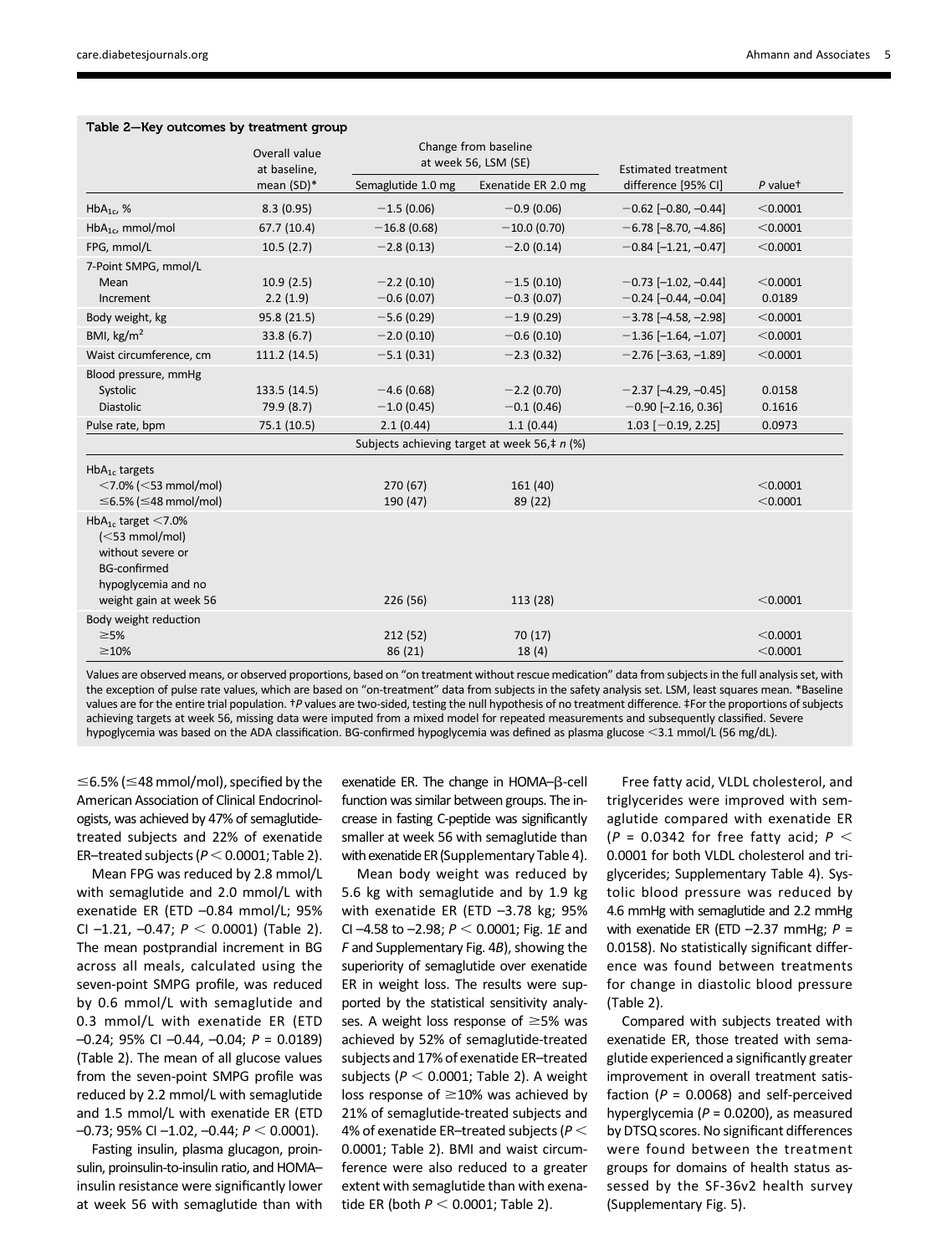### Safety Outcomes

AEs were reported by similar proportions of subjects in each treatment group: 75.0% (semaglutide) and 76.3% (exenatide ER). Serious AEs were reported in 9.4% of subjects treated with semaglutide and 5.9% of those treated with exenatide ER (Table 3 and [Supplementary](http://care.diabetesjournals.org/lookup/suppl/doi:10.2337/dc17-0417/-/DC1) [Table 5](http://care.diabetesjournals.org/lookup/suppl/doi:10.2337/dc17-0417/-/DC1)). AEs leading to premature treatment discontinuation were reported in 9.4% of subjects treated with semaglutide and 7.2% of subjects treated with exenatide ER (Table 3 and [Supplementary Fig.](http://care.diabetesjournals.org/lookup/suppl/doi:10.2337/dc17-0417/-/DC1) [6](http://care.diabetesjournals.org/lookup/suppl/doi:10.2337/dc17-0417/-/DC1)). Of these, 5.7% of semaglutide-treated subjects discontinued treatment because of gastrointestinal (GI)  $AEs$  -2.5% for nausea, 1.2% for vomiting, and 0.7% for diarrhea-whereas 2.7% of exenatide ER–treated subjects discontinued treatment for the same AEs: 1.5% for nausea, 0.5% for vomiting, and 0.2% for diarrhea.

Nine subjects, all in the exenatide ER group, stopped treatment prematurely because of injection-site nodules (1.2%), mass (0.5%), or reaction (0.5%). Two fatal events occurred in the semaglutide group (one from hepatocellular carcinoma and the other from invasive lobular breast carcinoma) and were judged by the investigator to be unrelated to treatment with the trial product. Both subjects had a short duration of exposure before the onset of the events (65 and 11 days, respectively).

The most common AEs in both treatment groups were GI (semaglutide 41.8%, exenatide ER 33.3%). Nausea was reported in 22.3% and 11.9% of semaglutide- and exenatide ER–treated subjects, respectively

(Table 3). Diarrhea was reported in 11.4% and 8.4% of semaglutide- and exenatide ER–treated subjects, while vomiting occurred in 7.2% and 6.2%, respectively (Table 3). The proportions of subjects with nausea, diarrhea, or vomiting tended to diminish over time [\(Supplementary Fig. 7](http://care.diabetesjournals.org/lookup/suppl/doi:10.2337/dc17-0417/-/DC1)).

Overall, 15 EAC-confirmed (treatmentemergent) neoplasms (8 malignant and 7 benign) were reported with semaglutide and 8 (2 malignant and 6 benign) with exenatide ER; we found no evident pattern to the organ distribution of malignant neoplasms. Two instances of EAC-confirmed mild acute pancreatitis occurred with semaglutide and three with exenatide ER. Mean lipase and amylase levels increased similarly at 56 weeks in the two groups (by 19% and 29% with semaglutide and by 15% and 32% with exenatide ER, respectively) [\(Supplementary](http://care.diabetesjournals.org/lookup/suppl/doi:10.2337/dc17-0417/-/DC1) [Fig. 8](http://care.diabetesjournals.org/lookup/suppl/doi:10.2337/dc17-0417/-/DC1)). Six cases of cholelithiasis were reported in the semaglutide group and two in the exenatide ER group.

Two episodes of severe hypoglycemia were reported in two semaglutide-treated subjects. One subject was taking sulfonylureas and metformin, and a BG level of 2.33 mmol/L was recorded during the episode; the other subject was taking metformin only, and a BG level of 3.66 mmol/L was recorded during this episode. In total, 33 subjects (8.2%) treated with semaglutide reported severe or BG-confirmed symptomatic episodes, compared with 33 subjects (8.1%) receiving exenatide ER. Rates of severe or BG-confirmed hypoglycemia were 13.0 and 14.0 events per 100 observation years for semaglutide and exenatide ER, respectively. The majority of events were reported in subjects concomitantly receiving sulfonylureas in both the semaglutide 1.0 mg and exenatide ER 2.0 mg groups.

Pulse rate increased by 2.1 bpm with semaglutide and by 1.1 bpm with exenatide ER ( $P = 0.0973$ ). Injection-site reactions (defined by prespecified Medical Dictionary for Regulatory Activities–preferred terms) occurred in 1.2% of semaglutidetreated and 22.0% of exenatide ER– treated subjects. Anti-semaglutide antibodies developed in 13 subjects; none were neutralizing to semaglutide or endogenous GLP-1. Anti-exenatide antibodies developed in 355 subjects; in 39 subjects these were neutralizing to exenatide, but none were neutralizing to endogenous GLP-1.

# **CONCLUSIONS**

### Main Findings and Interpretations

Treatment with once-weekly semaglutide 1.0 mg s.c. showed superior glycemic control compared with once-weekly exenatide ER 2.0 mg s.c. in adults with type 2 diabetes inadequately controlled on one or two OADs. The conclusion of superiority was supported by all sensitivity analyses. Despite subjects having a mean diabetes duration  $>9$  years, 67% of the subjects achieved an  $HbA_{1c}$  target <7.0% (<53 mmol/mol) with semaglutide treatment. Mean baseline  $HbA_{1c}$  was reduced by 0.9% (10.0 mmol/mol) with exenatide ER in this trial, which is lower than the

| Table 3—Treatment-emergent adverse events* |                                                                   |             |                            |                                                                   |           |                            |  |  |  |  |  |
|--------------------------------------------|-------------------------------------------------------------------|-------------|----------------------------|-------------------------------------------------------------------|-----------|----------------------------|--|--|--|--|--|
|                                            | Semaglutide 1.0 mg                                                |             |                            | Exenatide ER 2.0 mg                                               |           |                            |  |  |  |  |  |
|                                            | Subjects experiencing<br>≥1 event, <i>n</i> (%) ( <i>n</i> = 404) | Events, n   | Event<br>rate <sup>+</sup> | Subjects experiencing<br>≥1 event, <i>n</i> (%) ( <i>n</i> = 405) | Events, n | Event<br>rate <sup>+</sup> |  |  |  |  |  |
| <b>AEs</b>                                 | 303 (75.0)                                                        | 1551        | 374.7                      | 309 (76.3)                                                        | 1511      | 370.4                      |  |  |  |  |  |
| Serious AEs                                | 38 (9.4)                                                          | 52          | 12.6                       | 24(5.9)                                                           | 27        | 6.6                        |  |  |  |  |  |
| AEs leading to treatment discontinuation   | 38 (9.4)                                                          | 48          | 11.6                       | 29(7.2)                                                           | 47        | 11.5                       |  |  |  |  |  |
| AEs occurring in $\geq$ 5% of subjects‡    |                                                                   |             |                            |                                                                   |           |                            |  |  |  |  |  |
| Nausea                                     | 90(22.3)                                                          | 159         | 38.4                       | 48 (11.9)                                                         | 70        | 17.2                       |  |  |  |  |  |
| <b>Diarrhea</b>                            | 46(11.4)                                                          | 86          | 20.8                       | 34(8.4)                                                           | 58        | 14.2                       |  |  |  |  |  |
| Lipase increased                           | 41(10.1)                                                          | 51          | 12.3                       | 49 (12.1)                                                         | 64        | 15.7                       |  |  |  |  |  |
| Nasopharyngitis                            | 39 (9.7)                                                          | 46          | 11.1                       | 38(9.4)                                                           | 51        | 12.5                       |  |  |  |  |  |
| Headache                                   | 38 (9.4)                                                          | 81          | 19.6                       | 39(9.6)                                                           | 65        | 15.9                       |  |  |  |  |  |
| Decreased appetite                         | 32(7.9)                                                           | 34          | 8.2                        | 21(5.2)                                                           | 24        | 5.9                        |  |  |  |  |  |
| <b>Vomiting</b>                            | 29(7.2)                                                           | 37          | 8.9                        | 25(6.2)                                                           | 40        | 9.8                        |  |  |  |  |  |
| Dyspepsia                                  | 27(6.7)                                                           | 33          | 8.0                        | 19(4.7)                                                           | 23        | 5.6                        |  |  |  |  |  |
| Constipation                               | 26(6.4)                                                           | 28          | 6.8                        | 21(5.2)                                                           | 26        | 6.4                        |  |  |  |  |  |
| Injection-site nodule                      | 0(0.0)                                                            | $\mathbf 0$ | 0                          | 49 (12.1)                                                         | 55        | 13.5                       |  |  |  |  |  |

\*Treatment-emergent AE (by preferred term) include events with onset at or after the date of the first trial product dose and before or at the date of the last trial medication dose plus 5 weeks plus the 7-day visit window for the end-of-treatment follow-up visit (42 days). †Event rate per 100 years of treatment exposure. ‡By preferred term.

#### Table 3—Treatment-emergent adverse events\*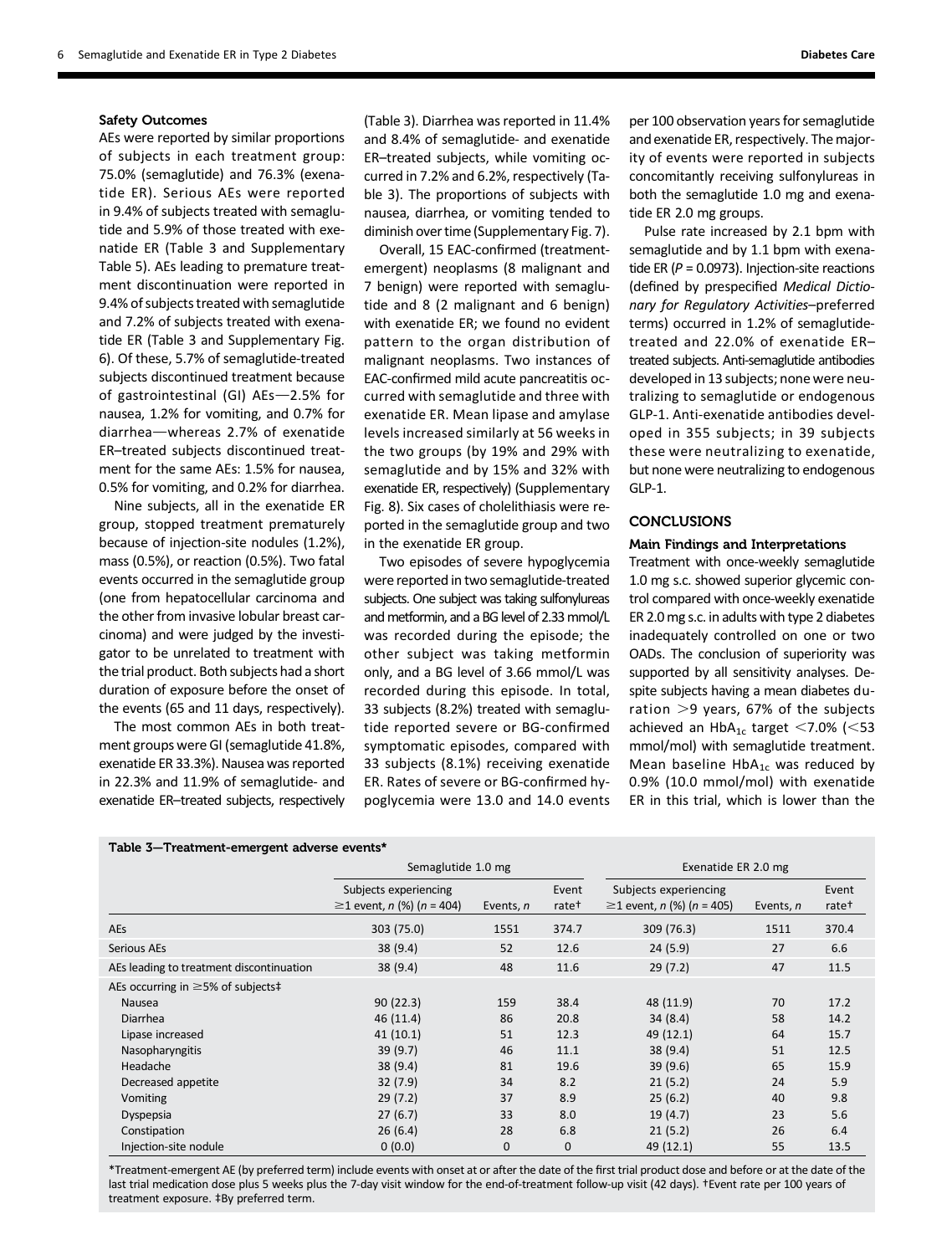1.0–2.0% (11–22 mmol/mol) mean change from baseline to the end of treatment reported in the Diabetes Therapy Utilization: Researching Changes in A1C, Weight and Other Factors Through Intervention with Exenatide Once Weekly (DURATION) clinical trial program that investigated exenatide ER against a range of comparators (16–21). While trials should be indirectly compared with caution, we cannot exclude the possibility that the open-label design of the trial and the more complex device system used to administer exenatide ER contributed to the lower performance of this treatment. Mean  $HbA_{1c}$  gradually increased in the exenatide ER group from week 23, and a less pronounced analogous increase occurred in the semaglutide group from week 30; Hb $A_{1c}$  levels in both groups stayed well below baseline by week 56. These findings are consistent with  $HbA_{1c}$  trajectory reported in trials of other GLP-1 RAs (22,23).

At the start of treatment, 182 of 404 subjects treated with semaglutide received a concomitant sulfonylurea compared with 209 of 405 subjects receiving exenatide ER; by the end of the observation period, these numbers rose to 193 semaglutide-treated subjects and 213 exenatide ER–treated subjects. We believe that the influence of this differential use of a concomitant sulfonylurea on  $HbA_{1c}$  level by the end of treatment would be small.

Long-acting GLP-1 RAs such as semaglutide and exenatide ER are known to reduce both fasting and postprandial BG levels (24). In this study, semaglutide led to greater improvements in FPG and postprandial glucose (seven-point SMPG) than did exenatide ER, as well as improvements in a range of glycemic parameters, including insulin, glucagon, C-peptide, proinsulin, and the proinsulin-to-insulin ratio. A significant decrease was found in insulin resistance (as measured by HOMA–insulin resistance) in semaglutidetreated subjects compared with that in exenatide  $ER$ -treated subjectsparticularly notable when comparing two GLP-1 RAs-whereas  $\beta$ -cell function increased similarly in both groups. Semaglutide treatment also resulted in a pronounced mean change in body weight-a reduction of 5.6 kg over the 1-year treatment period-which was almost three times larger than that occurring with exenatide ER (1.9 kg). In addition,

markedly more subjects receiving semaglutide than exenatide ER achieved a clinically meaningful weight loss response of  $\geq$ 5% (52% vs. 17%). This sustained weight loss is particularly encouraging because of the high proportion of patients with type 2 diabetes who are overweight or obese and the propensity of some antihyperglycemic medications to lead to further weight gain in these individuals (25). While weight gain can lead to frustration, reduced motivation, and decreased adherence to treatment (26), a weight loss of 5% or more is associated with improvements in metabolic and cardiovascular risk factors in patients with type 2 diabetes (27).

Overall, diabetes treatment satisfaction and self-perceived hyperglycemia improved more with semaglutide than with exenatide ER, consistent with the differences observed in glycemic control, without a significant difference in overall health-related quality of life, as measured by the SF-36v2 questionnaire.

A higher proportion of GI-related AEs were reported with semaglutide (41.8%) than with exenatide ER (33.3%). In both groups, the majority of GI AEs were transient and largely mild or moderate in severity. The prevalence of nausea diminished over time in both treatment groups. Injection-site reactions occurred more frequently with exenatide ER (22.0% of subjects) than with semaglutide (1.2% of subjects).

The increased pulse rate observed with semaglutide is consistent with that reported for other once-weekly GLP-1 RAs and should be considered in the context of the full cardiovascular risk profile for semaglutide-treated subjects, which is characterized by a reduction in systolic blood pressure. The long-term cardiovascular safety of semaglutide was investigated in the SUSTAIN 6 trial, which demonstrated that semaglutide significantly reduced the risk of a major adverse cardiovascular event (defined as a composite end point of cardiovascular death, nonfatal myocardial infarction, or nonfatal stroke) compared with placebo, both as add-ons to standard of care (28).

A higher proportion of subjects reported neoplasms as treatment-related AEs with semaglutide compared with exenatide ER; this was driven predominantly by differences across multiple single events (based on preferred terms), and malignant neoplasms were not clustered in

relation to organ distribution. No imbalances in malignant neoplasms were observed in the larger SUSTAIN 6 over 2 years (28).

Antiexenatide antibody formation and injection-site reactions are relatively frequent in patients treated with exenatide and exenatide ER (29), whereas they are less frequent with semaglutide. This is likely due to a lower homology to native GLP-1 with exenatide than semaglutide.

Because a potential association has been suggested between GLP-1 treatment and acute pancreatitis (30), although this was not confirmed in a recent large cohort study (31), mean lipase and amylase values were determined and suspected cases of pancreatitis were adjudicated. Mean lipase and amylase levels increased similarly in the two groups. Two cases of mild acute pancreatitis were found in the semaglutide group and three in the exenatide ER group. Ongoing safety evaluation of GLP-1 RAs, including evaluation of pancreatitis, cardiovascular safety, and neoplasms, will be important in understanding the long-term benefits and safety of treatments within this class.

In terms of overall effect, composite outcomes were also evaluated, showing that the proportion of subjects achieving HbA<sub>1c</sub> <7.0% (<53 mmol/mol) without severe or BG-confirmed symptomatic hypoglycemia and without weight gain was significantly higher with semaglutide than exenatide ER treatment.

### Trial Strengths and Limitations

The proven efficacy of once-weekly exenatide ER in glycemic control and weight loss underpins its validity as a treatment comparator for semaglutide, although this trial did not investigate the use of an exenatide ER prefilled pen that has since become available. The trial population represented a wide range of ages, body weights, BMIs, diabetes durations, and  $HbA_{1c}$  levels, and was therefore representative of different type 2 diabetes phenotypes. The treatment duration of 56 weeks was longer than the 6-month duration typically used in other GLP-1 RA phase 3 trials, but longer studies are still required. The open-label design, necessitated because the investigators and participants could not be blinded to the different devices used, is also a limitation. Because subjects and physicians were aware of how the drugs were allocated, we cannot discount that this may have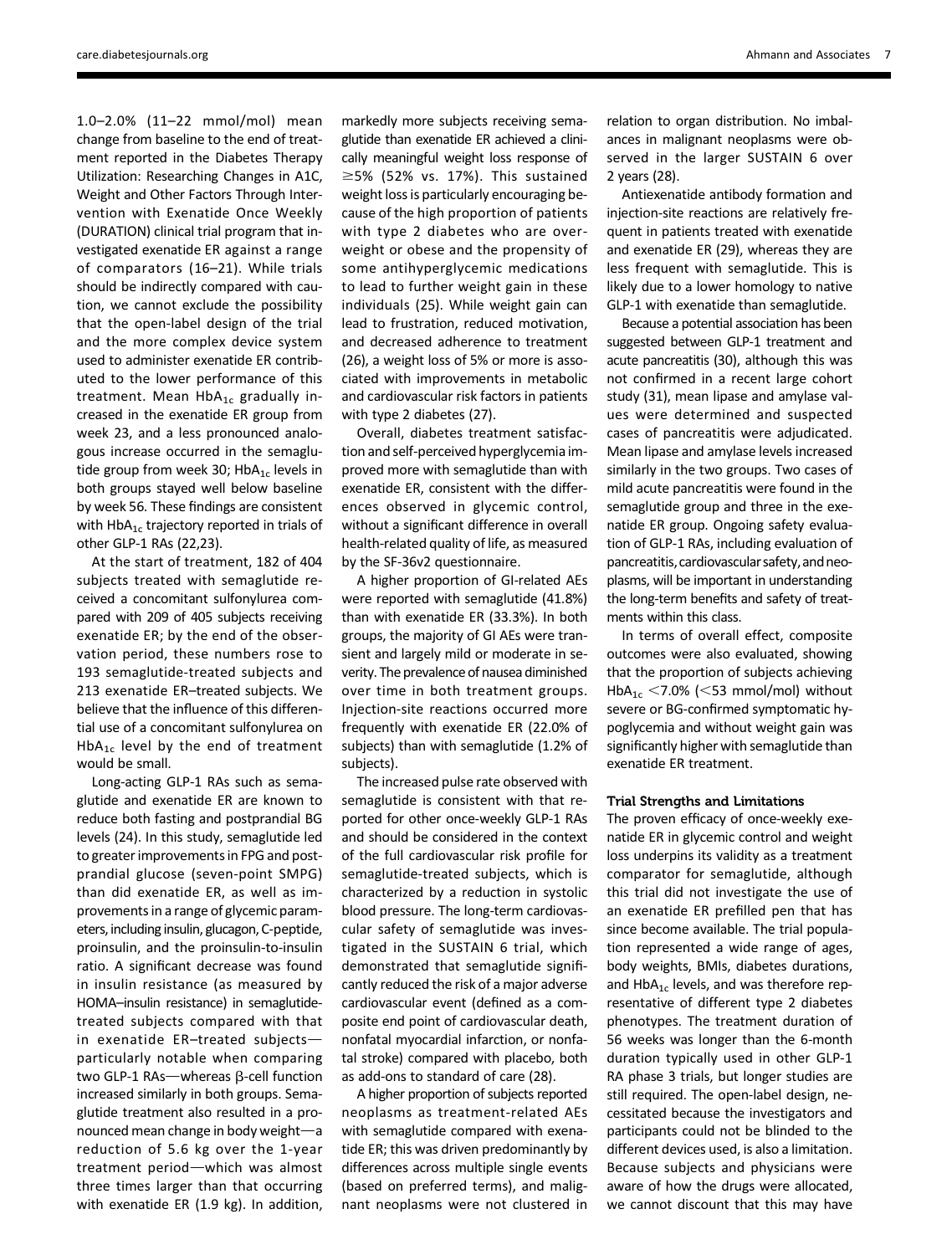influenced motivation of participants to adhere to treatments. In addition, we cannot exclude that differences in the adherence to and quality of administration of the two treatments had a potential impact on the lower performance of exenatide ER compared with semaglutide. However, this would also be reflected in a real-life setting.

In this head-to-head trial, once-weekly semaglutide 1.0 mg was shown to be superior to exenatide ER 2.0 mg in improving glycemic control and reducing body weight over 56 weeks of treatment in adults with type 2 diabetes inadequately controlled with one or two OADs. The overall safety profile was similar between the two agents, although semaglutide was associated with a higher incidence of GI-related AEs, whereas exenatide ER–treated subjects experienced comparatively more injection-site reactions. While several GLP-1 RAs are available and/or in development, this trial demonstrates both the similarities and differences in efficacy, safety, and tolerability of drugs within the class. Comparison with other soluble weekly GLP-1 RAs is also underway (clinicaltrials.gov identifier NCT02648204), which may help to inform treatment choices further.

Acknowledgments. The authors thank all the participants, investigators, and trial-site staff who were involved in the conduct of the trial. The authors also thank Denise Chang, PhD (the original trial statistician), and Desirée Thielke, MD, and Uffe Jon Ploug, MSc (both of Novo Nordisk), for their review of and input to the manuscript; and Alex Coulthard and Nicole Antonio, PhD (both of AXON Communications), for medical writing and editorial assistance (both received compensation from Novo Nordisk).

Funding. This study was supported by Novo Nordisk A/S.

The funder contributed to the design and conduct of the study, the analysis and interpretation of the data, and the preparation, review, and approval of the manuscript.

Duality of Interest. A.J.A. has received research support from Dexcom, Lexicon, Medtronic, Novo Nordisk, and Sanofi; travel support from Novo Nordisk; and consultancy fees from Dexcom and Novo Nordisk. M.C. has received honoraria and travel support from the Boehringer Ingelheim and Lilly Diabetes Alliance, Merck Sharpe & Dohme, and Novo Nordisk, and fees for service on advisory boards from the Boehringer Ingelheim and Lilly Diabetes Alliance, MSD, and Novo Nordisk; the Rotherham Institute for Obesity, with which M.C. is affiliated, has received research funds from Abbott, the Boehringer Ingelheim and Lilly Diabetes Alliance, Cambridge Weight Plan, LighterLife, Novartis, and Novo Nordisk.

M.C. is an employee of LighterLife. G.C. has received honoraria for advisory panel/board membership from Becton Dickinson, Sanofi, Lilly, AstraZeneca, Novo Nordisk, and Boehringer Ingelheim, and speaker's bureau fees from Lilly. F.D. has received congress registration funding and travel support from Novo Nordisk; fees for service on advisory boards from Eli Lilly, LifeScan (a division of Cilag GmbH International), and Novo Nordisk; and lecture fees from Eli Lilly. I.L. has received grant support from GI Dynamics, Merck, Novartis, Novo Nordisk, and Pfizer; travel and accommodation support from AstraZeneca and Novo Nordisk; writing assistance, medicines, equipment, and administrative support from Novo Nordisk; consulting fees from AstraZeneca and Novo Nordisk; and payments for manuscript preparation from AstraZeneca, Boehringer Ingelheim, Novo Nordisk, and Pfizer. A.G.H. is an employee of Novo Nordisk A/S. M.P.A. is an employee of Novo Nordisk Inc. V.R.A. has received grant support from MedStar Health Research Institute, AstraZeneca, Bristol-Myers Squibb, Calibra, Eisai, Elcelyx, Janssen, Novo Nordisk, Sanofi, and Theracos; consulting fees from Adocia, the American Diabetes Association, AstraZeneca, Janssen, Medscape, MedStar Health Research Institute, Novo Nordisk, Sanofi, and Tufts University; and travel support from MedStar Health Research Institute. No other conflicts of interest relevant to this article were reported.

Author Contributions. A.J.A., A.G.H., and M.P. A. conceived and designed the study. M.P.A. performed statistical analysis. All authors acquired, analyzed, or interpreted data; drafted and critically revised the manuscript; and supervised the study. A.A. is the guarantor of this work and, as such, had full access to all the data in the study and takes responsibility for the integrity of the data and the accuracy of the data analysis. Prior Presentation. The results of this study were presented at the 76th Scientific Sessions of the American Diabetes Association, New Orleans, LA, 10–14 June 2016; and at the 52nd annual meeting of the European Association for the Study of Diabetes, Munich, Germany, 12–16 September 2016.

#### References

1. Inzucchi SE, Bergenstal RM, Buse JB, et al.Management of hyperglycemia in type 2 diabetes, 2015: a patient-centered approach: update to a position statement of the American Diabetes Association and the European Association for the Study of Diabetes. Diabetes Care 2015;38:140– 149

2. Meloni AR, DeYoung MB, Lowe C, Parkes DG. GLP-1 receptor activated insulin secretion from pancreatic  $\beta$ -cells: mechanism and glucose dependence. Diabetes Obes Metab 2013;15: 15–27

3. Gutzwiller JP, Drewe J, Göke B, et al. Glucagonlike peptide-1 promotes satiety and reduces food intake in patients with diabetes mellitus type 2. Am J Physiol 1999;276:R1541–R1544

4. Flint A, Raben A, Astrup A, Holst JJ. Glucagonlike peptide 1 promotes satiety and suppresses energy intake in humans. J Clin Invest 1998;101: 515–520

5. Vilsbøll T. Liraglutide: a once-daily GLP-1 analogue for the treatment of type 2 diabetes mellitus. Expert Opin Investig Drugs 2007;16: 231–237

7. McKenney RL, Short DK. Tipping the balance: the pathophysiology of obesity and type 2 diabetes mellitus. Surg Clin North Am 2011;91:1139– 1148, vii

8. PolonskyWH, Fisher L, Hessler D, Bruhn D, Best JH. Patient perspectives on once-weekly medications for diabetes. Diabetes Obes Metab 2011;13: 144–149

9. Iglay K, Cao X, Mavros P, Joshi K, Yu S, Tunceli K. Systematic literature review and meta-analysis of medication adherence with once-weekly versus once-daily therapy. Clin Ther 2015;37:1813– 1821.e1

10. Lau J, Bloch P, Schäffer L, et al. Discovery of the once-weekly glucagon-like peptide-1 (GLP-1) analogue semaglutide. J Med Chem 2015;58: 7370–7380

11. McCormack PL. Exenatide twice daily: a review of its use in the management of patients with type 2 diabetes mellitus. Drugs 2014;74: 325–351

12. Scott LJ. Exenatide extended-release: a review of its use in type 2 diabetes mellitus. Drugs 2012;72:1679–1707

13. European Medicines Agency. Guideline for good clinical practice E6 (R2) [article online], 2016. Available from [http://www.ema.europa.eu/](http://www.ema.europa.eu/docs/en_GB/document_library/Scientific_guideline/2009/09/WC500002874.pdf) [docs/en\\_GB/document\\_library/Scienti](http://www.ema.europa.eu/docs/en_GB/document_library/Scientific_guideline/2009/09/WC500002874.pdf)fic\_guideline/ [2009/09/WC500002874.pdf.](http://www.ema.europa.eu/docs/en_GB/document_library/Scientific_guideline/2009/09/WC500002874.pdf) Accessed January 2017

14. World Medical Association General Assembly. Declaration of Helsinki: ethical principles for medical research involving human subjects [article online], 2008. Available from [https://www](https://www.wma.net/policies-post/wma-declaration-of-helsinki-ethical-principles-for-medical-research-involving-human-subjects/) [.wma.net/policies-post/wma-declaration-of](https://www.wma.net/policies-post/wma-declaration-of-helsinki-ethical-principles-for-medical-research-involving-human-subjects/)[helsinki-ethical-principles-for-medical-research](https://www.wma.net/policies-post/wma-declaration-of-helsinki-ethical-principles-for-medical-research-involving-human-subjects/)[involving-human-subjects/.](https://www.wma.net/policies-post/wma-declaration-of-helsinki-ethical-principles-for-medical-research-involving-human-subjects/) Accessed January 2017

15. Seaquist ER, Anderson J, Childs B, et al. Hypoglycemia and diabetes: a report of a workgroup of the American Diabetes Association and the Endocrine Society. Diabetes Care 2013;36:1384–1395 16. Buse JB, Drucker DJ, Taylor KL, et al.; DURATION-1 Study Group. DURATION-1: exenatide once weekly produces sustained glycemic control and weight loss over 52 weeks. Diabetes Care 2010; 33:1255–1261

17. Wysham C, Bergenstal R, Malloy J, et al. DURATION-2: efficacy and safety of switching from maximum daily sitagliptin or pioglitazone to once-weekly exenatide. Diabet Med 2011;28: 705–714

18. Diamant M, Van Gaal L, Guerci B, et al. Exenatide once weekly versus insulin glargine for type 2 diabetes (DURATION-3): 3-year results of an open-label randomised trial. Lancet Diabetes Endocrinol 2014;2:464–473

19. Russell-Jones D, Cuddihy RM, Hanefeld M, et al.; DURATION-4 Study Group. Efficacy and safety of exenatide once weekly versus metformin, pioglitazone, and sitagliptin used as monotherapy in drug-naive patients with type 2 diabetes (DURATION-4): a 26-week double-blind study. Diabetes Care 2012;35:252–258

20. Blevins T, Pullman J, Malloy J, et al. DURATION-5: exenatide once weekly resulted in greater improvements in glycemic control compared with exenatide twice daily in patients with type 2